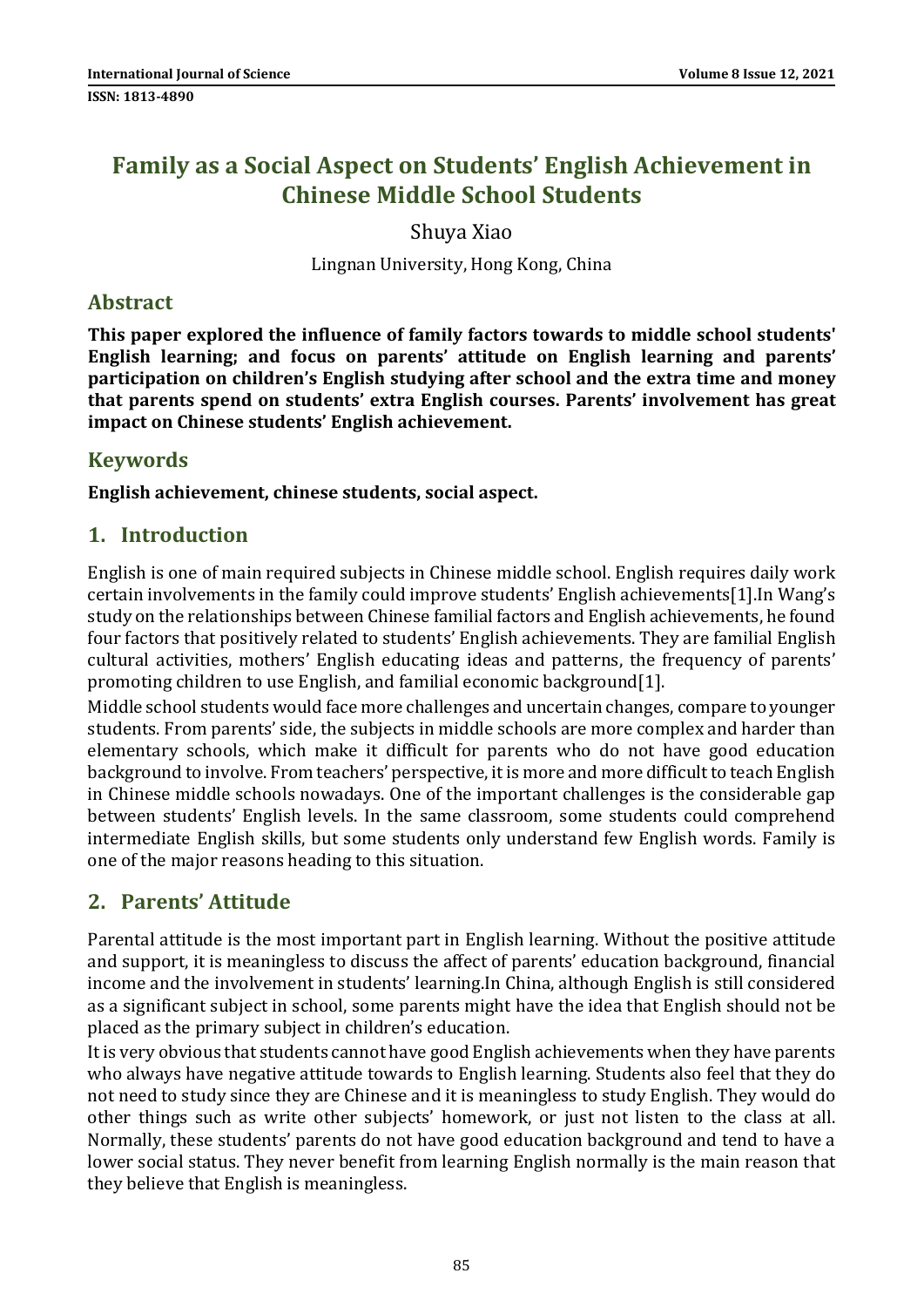Parents' attitude is their attention to their children's English learning. Parents paid more attention to their children's studies; their children would have better English achievements than other whose parents didn't pay much attention.

Thus, although parents' education and income also play important roles in children's English learning, their attitude is the one to decide their actions. One of my students is from family that his parents have a Lamborghini, but his father refused to buy any additional English learning material for him. Because he believes that his son does not need to study English outside of classroom. However, this father's attitude totally influenced his son. He gave up learning English entirely in school.

Another instance is totally opposite and positive. There is a student with good English achievement from a working class family. His parents do not speak or understand English at all. However, his mother believes that English is the basic tool for work in the future. Although the family has lower income than others, His mother still takes him to public libraries and sends him to the agency to study English. At the same time, he also has a positive towards to English learning as well. As a consequence, this student could speak English since a very young age.

# 3. Parents' Participation

Compare with parents' attitude, their actual participation is also a very important step. Some parents also consider that their children should study English and English plays important role in their children's life. However, the differences between these parents is whether they really take action to participate in their children's English learning. These differences would turns into the differences between the English achievements in their children[2].

#### 3.1. Family Environment for Learning

Family English learning environment means that the English materials including books and the audio materials which family provided for the children positively relates to students' achievements, and also using English at home. For parents who do not have the capacity to use English, the family environment might be boring since their children cannot have the opportunities for communication[3].

#### 3.2. Three Types of Participation in Behaviors

Grolnick and Slowiaczek believed that children would process the resources that provided by their parents, so they focused on researching on the children's feelings related to the resources[2]. In addition, they researched three dimensions on the depth of parental participation. Grolnick and Slowiaczek's classification not only described phenomenon, but also provided the systematic structure for this area. Their study showed that parents influenced on students' learning motivation, and eventually positively related to students' achievements[2].

The first one is the behavioral dimension, the participation of behavior. It includes the parents to participate in the teacher - parent conference and school related activities, counseling students' homework and communicate with teachers about their students' school performances [2]. From my own teaching experience, attending school conferences and communicate with teachers are all necessary but not significant to students' English achievements. The learning process still needs students to perform, not their parents. If one student was lack of motivation, it is not important for his or her parents to participate in school affairs. And counseling students' homework could have extremely different outcomes. For some students, it works because the parents have regulations for them to remember the English words and read more English materials. However, for some other students, it is very easy for them to have a sense of dependency on their parents. This situation would lead them to lose their independent thinking and self-regulation in English learning, and eventually their English performances would not be improved[3].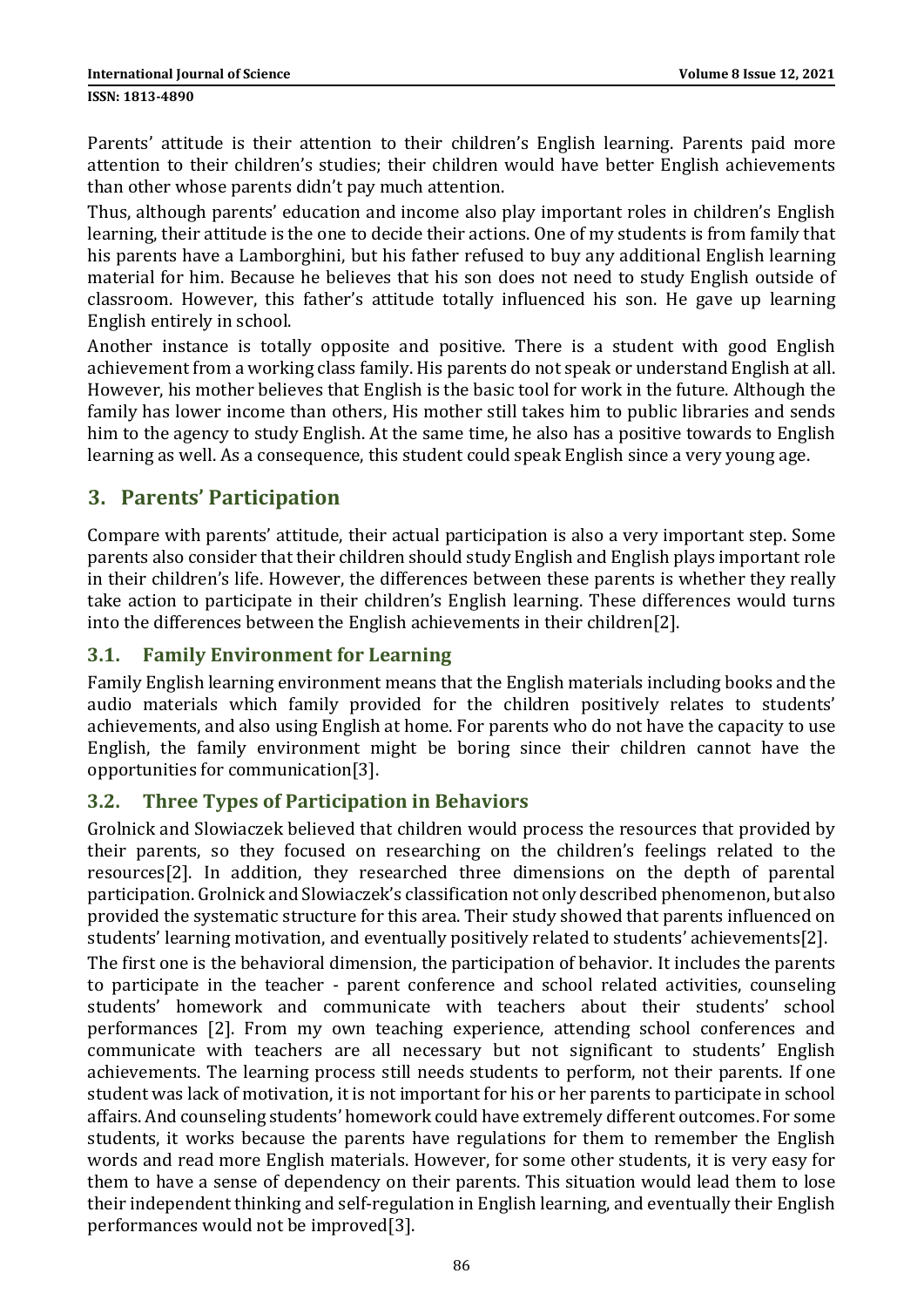The second one is the cognitive dimension, the mental involvement. It means that parents provide children all the resources to help their development of intelligence, which includes purchasing materials and books for students, taking children to the museum or library and having discussions with their children<sup>[4]</sup>. In my class, it is not very obvious that purchasing materials could promote students to study English. However, taking their children to different places and activities related with English can increase students' motivation and interests since they could use the language.

The third dimension is personal involvement. This dimension states that parents would involves in understanding what happened to their children in the school and what their children learned from school every day [4]. Discussing with students about their conditions could help the parents to have opportunities to help their children. In addition, the school conference I mentioned before would be helpful when the parents really know the conditions of their children. It is an expression of positive attitude to show that parents care about their children and would like to know more about their children's daily life in school or related to schoolwork.

### 3.3. Academic Socialization

Hill and Tyson researched more than fifty studies on the correlations between parents and academic achievements[5]. They compared three types of participation; academic socialization, school based involvement and home-based involvement. The results demonstrated that helping children on their homework did not correlate with children's academic achievements strongly. However, academic socialization had the strongest relation with children's academic achievements[5].

Academic socialization focuses on the following areas. It includes that parents talk to their children about their expectations for their students' achievements and values on education, foster educational aspirations in their children, and discuss learning strategies with children and help their children to make preparations and plans for the future. Eventually, students will develop their abilities in logical thinking, problem solving, planning, and making decisions [5].

At the same time, Castro et al. analyzed thirty-seven studies in kindergarten, primary and secondary schools carried out between 2000 and 2013[6]. They believed that the students' achievements would be improved when the parents have high expectations, and consistently have communications with students about school activities and schoolwork, and promote students' reading habits. On the other side, supervising homework and attending school activities didn't significantly related to academic achievements. This result proved Hill and Tyson's work in 2009.

# 4. Conclusion

English is a required course for all the Chinese students starting from middle school to college. Parents who consider English is important to their children and have good financial condition, they would send children to elementary schools, kindergartens or additional training schools that provide English courses. Thus, their children already have learned English for years. After entering middle school, they would like to continue spending time and resources on their children's English learning.

However, parents who have the negative opinions towards to English learning, not only provide few English learning opportunities besides the courses that are required in public middle school, but also influence their children's motivation towards to English learning in middle school. On the contrary, some parents who cannot afford extra English courses and consider English is important, would encourage their students to study English in school. Thus, their children's motivation would still be positive towards to English learning.